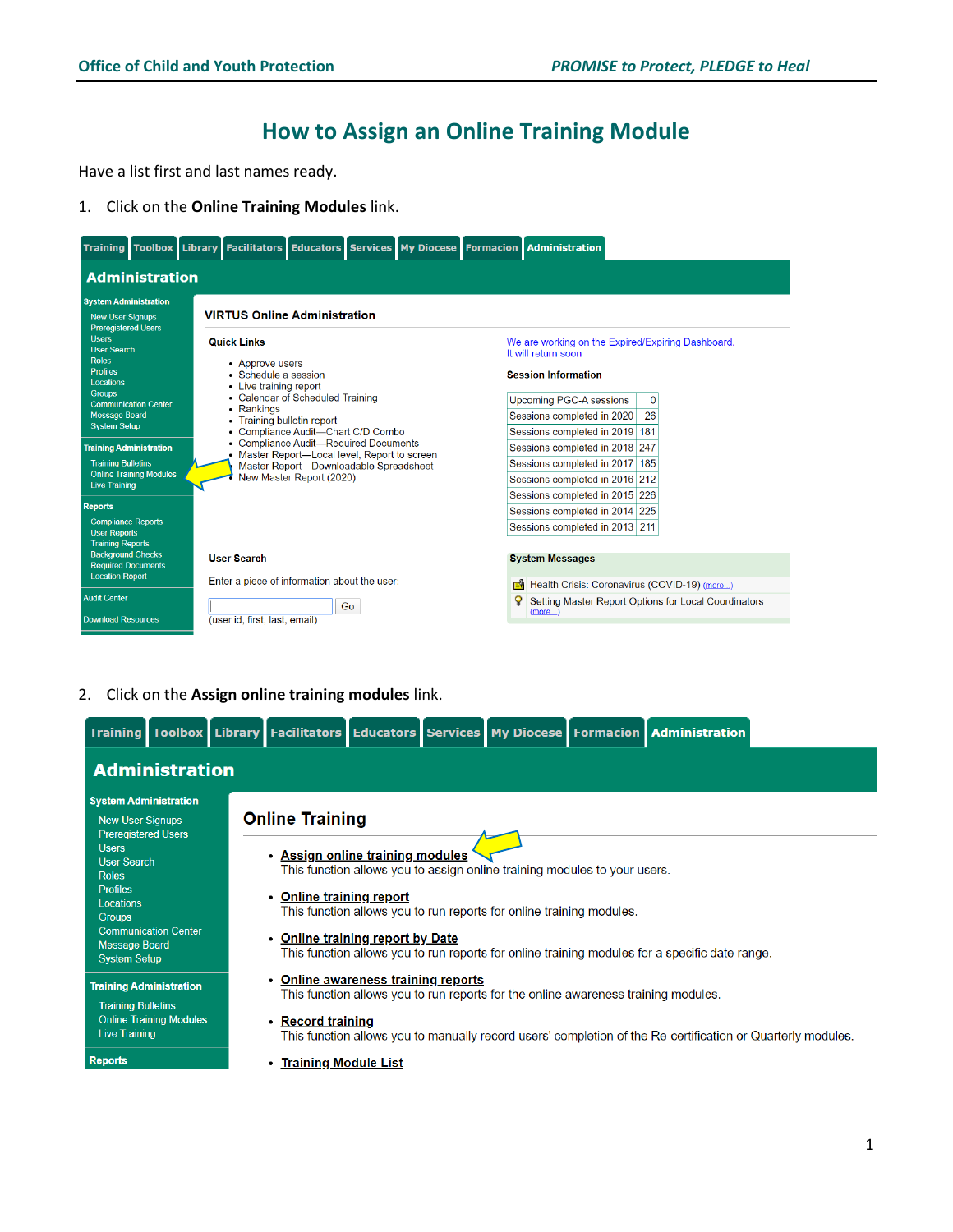3. Select the **Look-up users by name** and press **Continue** (This is the easiest and less confusing route).

|                                                                       |                                |                                        |                               |                |                                                        | Training Toolbox Library Facilitators Educators Services My Diocese Formacion Administration |   |  |
|-----------------------------------------------------------------------|--------------------------------|----------------------------------------|-------------------------------|----------------|--------------------------------------------------------|----------------------------------------------------------------------------------------------|---|--|
| <b>Administration</b>                                                 |                                |                                        |                               |                |                                                        |                                                                                              |   |  |
| <b>System Administration</b>                                          |                                |                                        |                               |                |                                                        |                                                                                              |   |  |
| <b>New User Signups</b><br><b>Preregistered Users</b><br><b>Users</b> |                                | <b>Assign Online Training Modules:</b> |                               |                |                                                        |                                                                                              |   |  |
| <b>User Search</b>                                                    |                                | <b>Location</b>                        |                               |                | <b>APU Nursing Program</b>                             |                                                                                              |   |  |
| <b>Roles</b><br><b>Profiles</b>                                       |                                | <b>Group</b>                           |                               | <b>Default</b> | ▼                                                      |                                                                                              |   |  |
| Locations                                                             |                                | <b>Profile</b>                         |                               |                | Administrator                                          | ▼                                                                                            |   |  |
| <b>Groups</b>                                                         | <b>Communication Center</b>    | $\bigcirc$<br><b>Role</b>              |                               |                | <b>Candidate for Ordination</b>                        |                                                                                              | ▼ |  |
| <b>Message Board</b>                                                  |                                | <b>Facilitators</b>                    |                               |                |                                                        |                                                                                              |   |  |
| <b>System Setup</b>                                                   |                                |                                        | Look-up users by name         |                |                                                        |                                                                                              |   |  |
| <b>Training Administration</b>                                        |                                |                                        | <b>Select users from list</b> |                |                                                        |                                                                                              |   |  |
| <b>Training Bulletins</b><br><b>Live Training</b>                     | <b>Online Training Modules</b> |                                        |                               |                | Include inactive users                                 |                                                                                              |   |  |
| <b>Reports</b>                                                        |                                |                                        |                               |                | Continue >>                                            |                                                                                              |   |  |
| <b>Compliance Reports</b><br><b>User Reports</b>                      |                                |                                        |                               |                | <b>DO NOT</b> select the 'Include inactive users' box. |                                                                                              |   |  |

4. Type the first and last name in the search box and select the name from the drop menu. **NOTE:** If more than one names come up, use the username as a point of reference.

|                                                                                       |                                |                                              |  |  | Training Toolbox Library Facilitators Educators Services My Diocese Formacion Administration |
|---------------------------------------------------------------------------------------|--------------------------------|----------------------------------------------|--|--|----------------------------------------------------------------------------------------------|
|                                                                                       | <b>Administration</b>          |                                              |  |  |                                                                                              |
| <b>System Administration</b><br><b>New User Signups</b><br><b>Preregistered Users</b> |                                | <b>Assign Online Training to ALL Users</b>   |  |  |                                                                                              |
| <b>Users</b><br><b>User Search</b><br><b>Roles</b><br><b>Profiles</b>                 |                                |                                              |  |  | 1. Type the users first or last name below, then select a user from the list that appears    |
| Locations<br><b>Groups</b><br><b>Message Board</b>                                    | <b>Communication Center</b>    | <b>Search Users</b><br>Type your search here |  |  | Add                                                                                          |
| <b>System Setup</b><br><b>Training Administration</b>                                 |                                | 2. Verify the users you selected             |  |  | 0 user(s) selected                                                                           |
| <b>Training Bulletins</b><br><b>Live Training</b>                                     | <b>Online Training Modules</b> | <b>Selected Users</b>                        |  |  |                                                                                              |
| <b>Reports</b><br><b>Compliance Reports</b><br><b>Heer Reports</b>                    |                                |                                              |  |  |                                                                                              |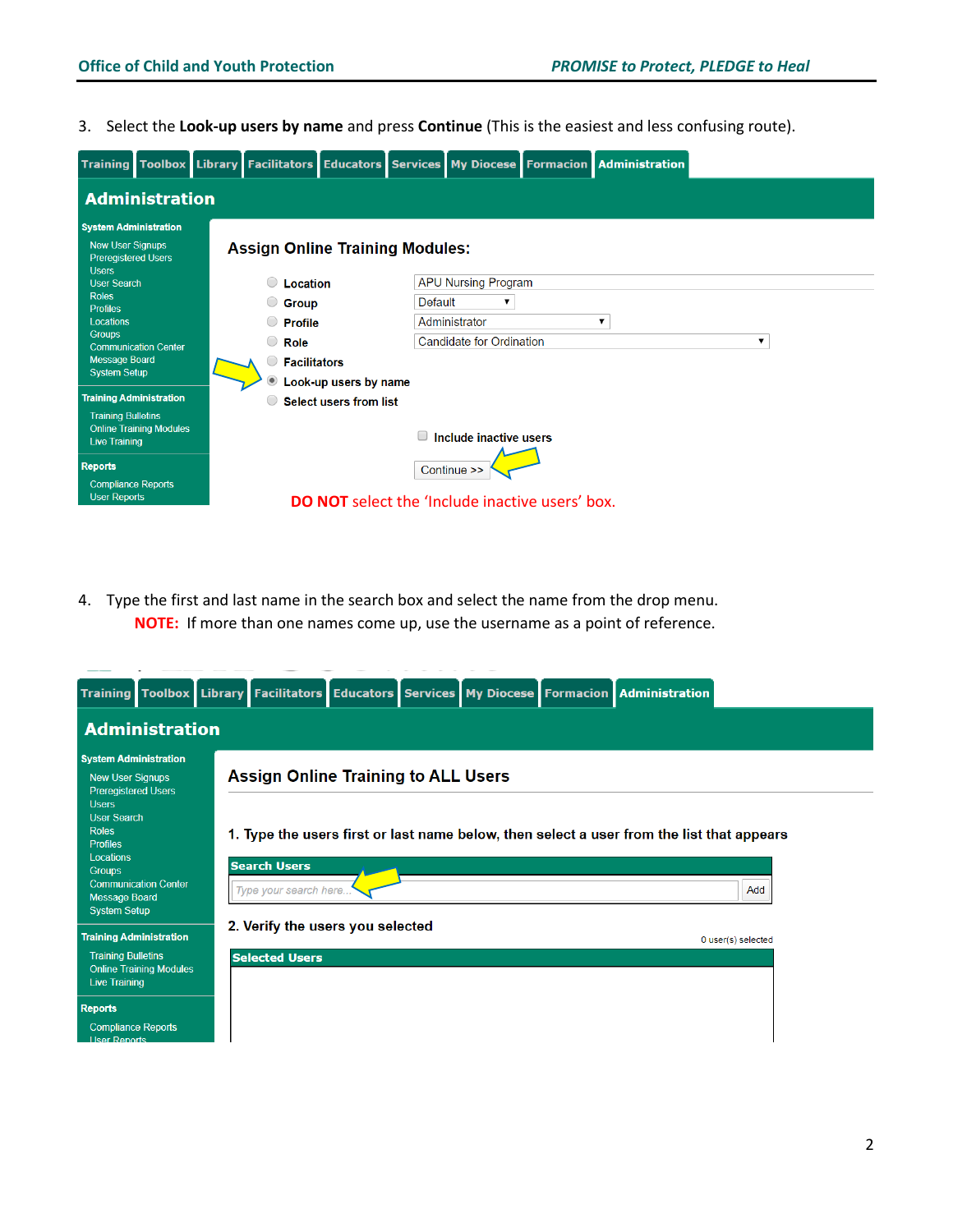5. The selected name will appear in the **Selected Users** box. You may select as many names as you want per language.

|                                                                                                       |   |                                            |  |  | Training Toolbox Library Facilitators Educators Services My Diocese Formacion Administration |                    |
|-------------------------------------------------------------------------------------------------------|---|--------------------------------------------|--|--|----------------------------------------------------------------------------------------------|--------------------|
| <b>Administration</b>                                                                                 |   |                                            |  |  |                                                                                              |                    |
| <b>System Administration</b><br><b>New User Signups</b><br><b>Preregistered Users</b><br><b>Users</b> |   | <b>Assign Online Training to ALL Users</b> |  |  |                                                                                              |                    |
| <b>User Search</b><br><b>Roles</b><br><b>Profiles</b><br>Locations                                    |   | <b>Search Users</b>                        |  |  | 1. Type the users first or last name below, then select a user from the list that appears    |                    |
| <b>Groups</b><br><b>Communication Center</b><br><b>Message Board</b>                                  |   |                                            |  |  |                                                                                              | Add                |
| <b>System Setup</b>                                                                                   |   | 2. Verify the users you selected           |  |  |                                                                                              |                    |
| <b>Training Administration</b><br><b>Training Bulletins</b>                                           |   | <b>Selected Users</b>                      |  |  |                                                                                              | 5 user(s) selected |
| <b>Online Training Modules</b><br><b>Live Training</b>                                                | x | John Account (john doe account)            |  |  |                                                                                              |                    |
| <b>Reports</b>                                                                                        | x | Mary Abbott (maryhelenabbott)              |  |  |                                                                                              |                    |
| <b>Compliance Reports</b>                                                                             | x | Denise Aguirre (deniseda)                  |  |  |                                                                                              |                    |
| <b>User Reports</b><br><b>Training Reports</b>                                                        |   | Johanna Valdivia (jsanchez@sbdiocese.org)  |  |  |                                                                                              |                    |
| <b>Background Checks</b><br><b>Required Documents</b>                                                 |   | Rev. Alex Sila SVD (asila@sbdiocese.org)   |  |  |                                                                                              |                    |

#### 6. Click on **SUBMIT**

| $\mathbf{v}$ , only the property                                                |                                   |
|---------------------------------------------------------------------------------|-----------------------------------|
| <b>Training Administration</b>                                                  | 2. Verify the users you selected  |
| <b>Training Bulletins</b>                                                       | <b>Selected Users</b>             |
| <b>Online Training Modules</b><br><b>Live Training</b>                          | John Account (john doe account)   |
| <b>Reports</b>                                                                  | Mary Abbott (maryhelenabbott)     |
| <b>Compliance Reports</b>                                                       | Denise Aquirre (deniseda)         |
| <b>User Reports</b><br><b>Training Reports</b>                                  | Johanna Valdivia (jsanchez@sbdio  |
| <b>Background Checks</b><br><b>Required Documents</b><br><b>Location Report</b> | Rev. Alex Sila SVD (asila@sbdioco |

udit Center

ownload Resources

Contact the Helpdesk

# 5 user(s) selected ount) ott) @sbdiocese.org) sbdiocese.org) 3. Click this button to submit the the user list

Submit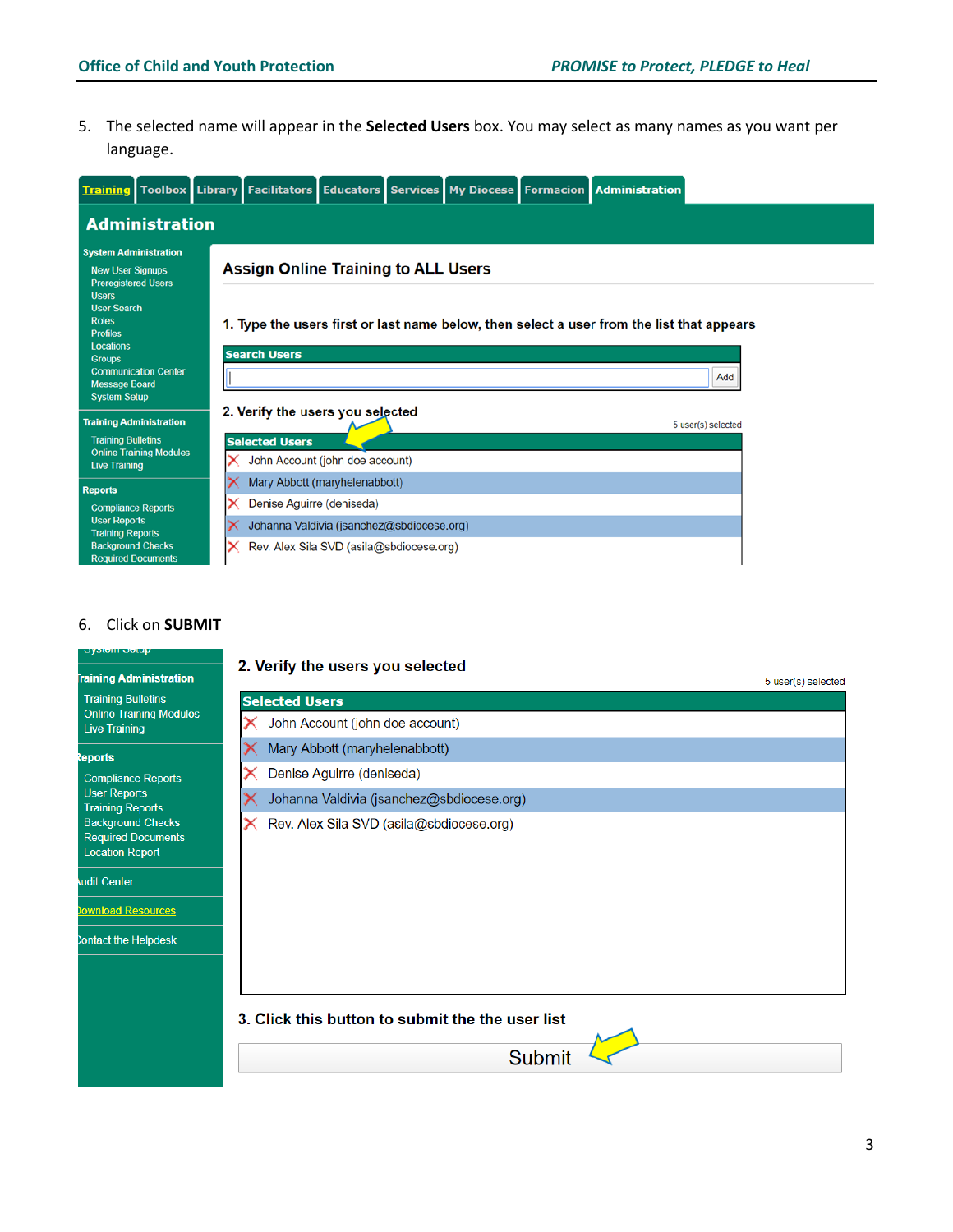#### 7. SELECT EITHER:

- Protecting God's Children Online Awareness Session 3.0\_San Bernardino **(For English) OR**
- Protecting God's Children Online Awareness Session 3.0 (Spanish)\_San Bernardino **(For Spanish)**

#### 8. Click on the **Assign Training** button

| <b>Training Administration</b>                              | <b>Safe Environments</b>                                                                                                                                                           |                 |
|-------------------------------------------------------------|------------------------------------------------------------------------------------------------------------------------------------------------------------------------------------|-----------------|
| <b>Training Bulletins</b><br><b>Online Training Modules</b> | <b>Course Title</b>                                                                                                                                                                | Due Date        |
| <b>Live Training</b>                                        | Protecting All Children™ Online Awareness Session                                                                                                                                  |                 |
| <b>Reports</b>                                              | Protecting God's Children® Online Awareness Session 3.0 (Spanish)                                                                                                                  |                 |
| Compliance Report                                           | ■ Protecting God's Children® Online Awareness Session 3.0 (Spanish) San Bernardino 04/01/2020                                                                                      |                 |
| <b>User Reports</b><br>)R<br><b>Training Reports</b>        | Protecting God's Children <sup>®</sup> Online Training-2012                                                                                                                        |                 |
| <b>Background Checks</b><br><b>Required Documen</b>         | Protecting God's Children® Online Awareness Session 3.0                                                                                                                            |                 |
| <b>Location Report</b>                                      | ■ Protecting God's Children® Online Awareness Session 3.0 San Bernardino                                                                                                           | 04/01/2020      |
| <b>Audit Center</b>                                         | The Safe Environment Awareness Program for International Priests™                                                                                                                  |                 |
|                                                             | Vulnerable Adults Training Module                                                                                                                                                  |                 |
| <b>Download Resources</b>                                   | Vulnerable Adults Training Module (Spanish)                                                                                                                                        |                 |
| <b>Contact the Helpdesk</b>                                 |                                                                                                                                                                                    |                 |
|                                                             | <b>Employment Practices</b>                                                                                                                                                        |                 |
|                                                             | <b>Course Title</b>                                                                                                                                                                | <b>Due Date</b> |
|                                                             | Sexual Harassment Online Training Module 1.0                                                                                                                                       |                 |
|                                                             | If a user already has completed any of the modules above what should the system do?<br>Assign the module again.<br>O Do NOT assign the port<br>le again.<br><b>Assign Training</b> |                 |

9. Check the Training tab in the user's Virtus account to verify that the Online Training Module was assigned successfully.

| <b>LIVE TRAINING</b>                                              |                                                                                                                    |                             |                          |    |               |  |
|-------------------------------------------------------------------|--------------------------------------------------------------------------------------------------------------------|-----------------------------|--------------------------|----|---------------|--|
| <b>Title</b>                                                      | <b>Date</b>                                                                                                        |                             | <b>Training Location</b> |    | <b>Status</b> |  |
|                                                                   | Protecting God's Children for Facilitators 01/23/2019 9:00 AM Diocesan Pastoral Center (San Bernardino)   Approved |                             |                          |    |               |  |
| Add this user to an upcoming session<br><b>TRAINING BULLETINS</b> |                                                                                                                    |                             |                          |    |               |  |
| <b>Type</b>                                                       |                                                                                                                    | <b>Featured Read Missed</b> |                          |    |               |  |
| Protecting God's Children for Adults (click here for details)     |                                                                                                                    | 12                          | $\bf{0}$                 | 12 |               |  |
|                                                                   | Protecting God's Children for Facilitators (click here for details)                                                | 12                          | $\Omega$                 | 12 |               |  |